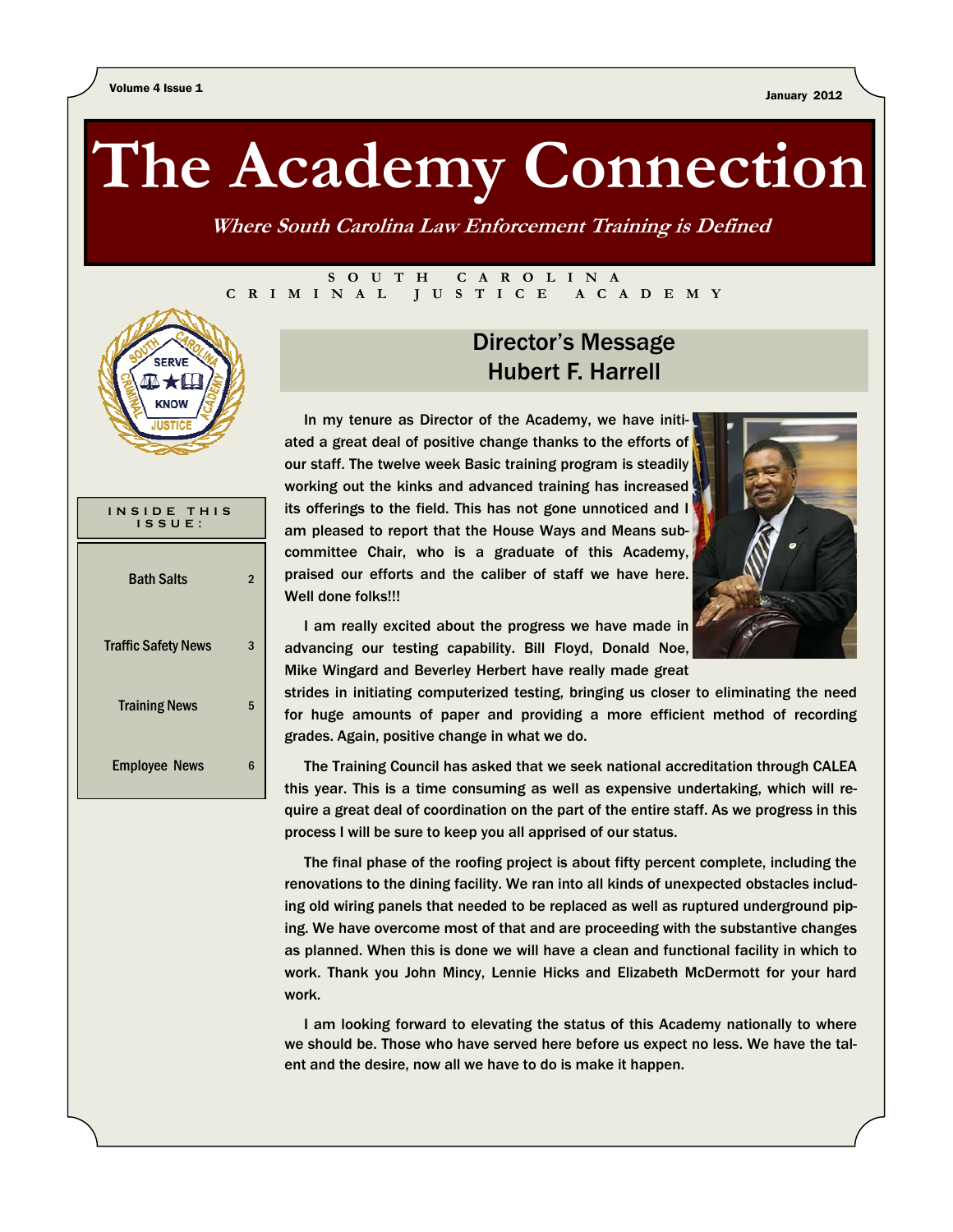

On December 12, 2011, the Criminal Justice Academy presented a check to Pets, Inc. in the amount of \$520.00. The money that was donated was raised by a silent auction held at the Academy by staff. Pets, Inc. is a nonprofit pet rescue and adoption center. (Photo by: Jeanne Crump) (Photo left to right: Deputy Director Randy King, Cheryl Beard and Director Hubert Harrell)

#### Special Edition of the Line-Up



 The Line-Up January/February 2012 is a Special Edition devoted entirely to the discussion and understanding of "Bath Salts". This episode will take a look at how law enforcement in South Carolina along with EMS, SLED and DHEC are dealing with this drug. This Special Edition of Line-Up runs 90 minutes and is good for 1.5 hours of recertification credit.

 This edition of the Line-Up can be viewed on the OnePlaceSC.org website. Please check with your training officer to get access to this site. If your agency does not have a pass code to view online training please contact Monica Yarborough at 803-896-7729.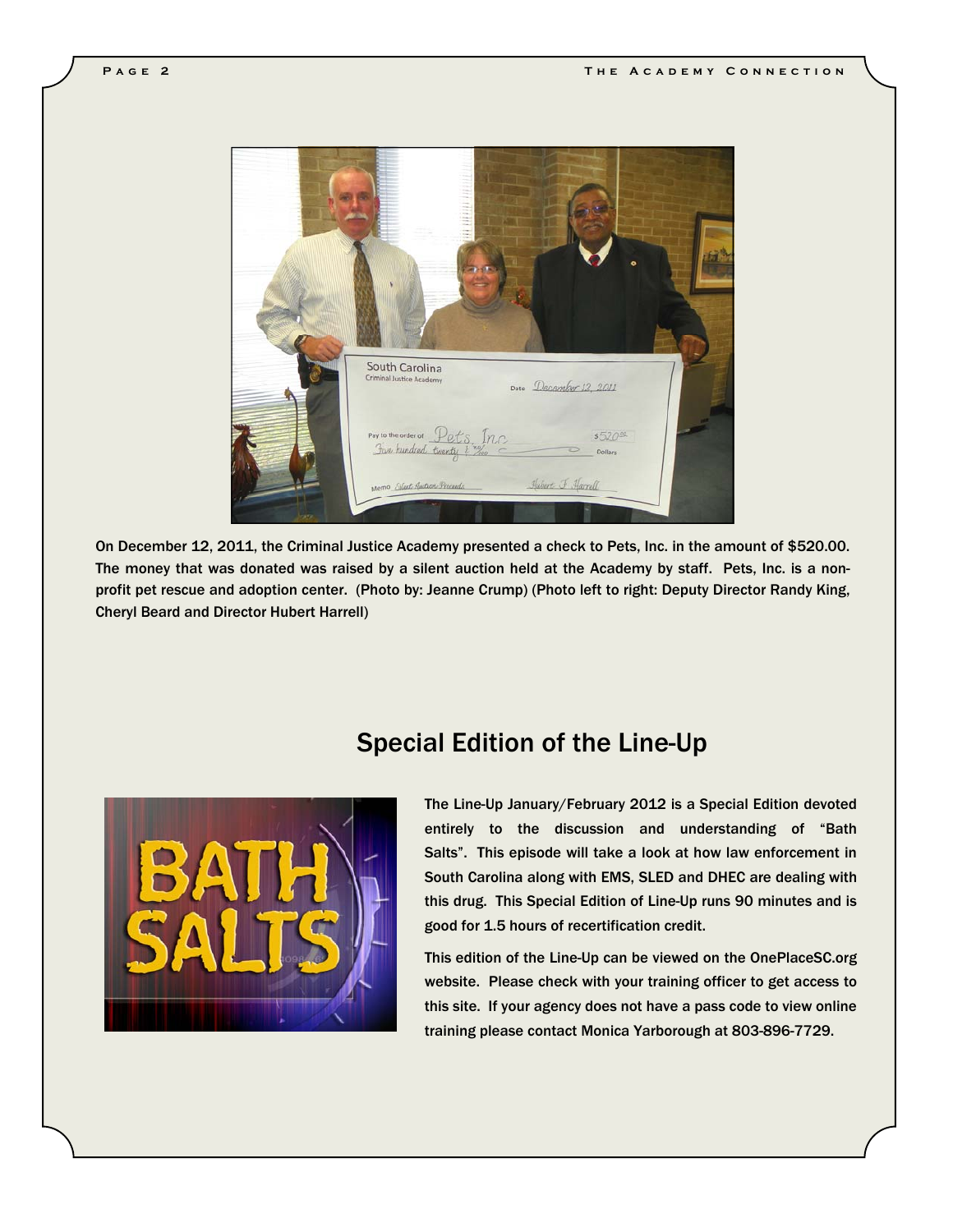## A Note From: The SCCJA Traffic Safety Unit

 With the addition of SFST and DataMaster DMT classes in the new 12 week basic training curriculum, it will be necessary to ask the field to assist us with volunteer drinkers. I believe this training will assist officers in not only DUI detection, but also help officers to recognize when subjects are impaired. This can make a huge difference in what approach an officer will take when handling various situations. We need approximately 250 volunteers per year. I know this sounds like a lot but that is less than one percent of South Carolina's police population. If you can be of assistance or have any questions please contact Keely Zike of the SCCJA Traffic Unit at (803) 896-7749 kzike@sccja.sc.gov or Dale Smith at (803) 896-5556 desmith@sccja.sc.gov.

#### Dates for BLE Drinking Labs

February 8-9, 2012 February 29- March 1, 2012 March 21-22, 2012 April 11-12, 2012 May 2-3, 2012 May 23-24, 2012 June 13-14, 2012



## RADAR, LIDAR, and SFST Recertification Courses Available On-line

 All SCCJA on-line recertification courses consist of a series of instructional videos that must be watched in their entirety before you can advance to the online test that is based on the content presented in the video segments. Test questions are taken from a large question bank and are randomized, along with each set of answers for each test. Your test is graded immediately upon completion.

 If you receive a passing grade, you then have access to a recertification certificate for that course. You may print your certificate immediately or if you do not have access to a printer at that time the course management system will email a PDF copy of your certificate to the email address(es) you provided when setting up your on-line course account.

 Once you have printed your certificate you must take it to the appropriate instructor for your course and complete a road proficiency within two weeks of this recertification. Failure to comply will result in your certification being revoked and you will be required to complete a full certification course in order to maintain your certification.

 If you do not receive a passing score you must contact your training officer or SCCJA's Traffic Safety Unit at 803-896-7777 to schedule a training date for the full certification class.

If your agency does not have a pass code to access this site please call Monica Yarborough at 803-896-7729.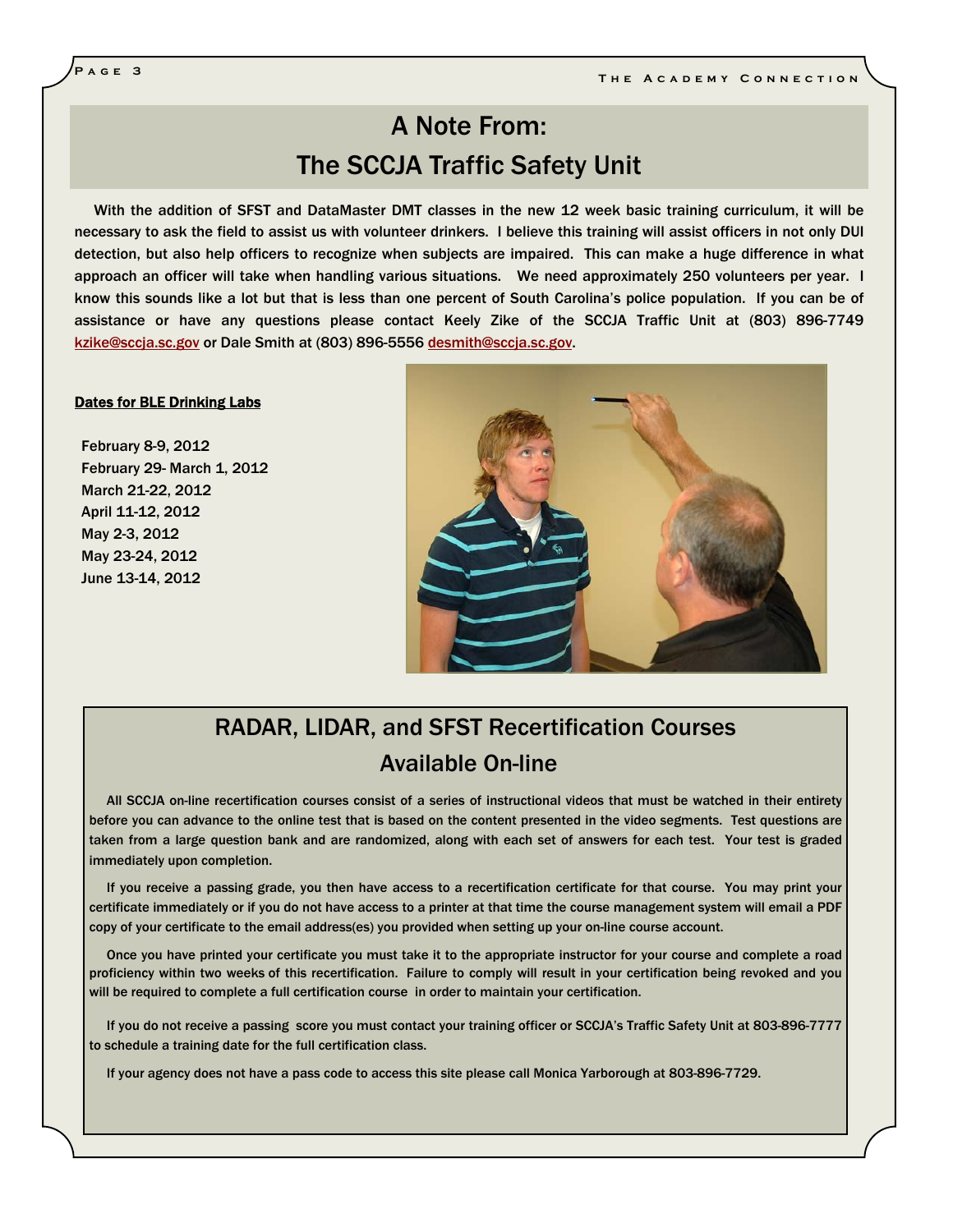#### JP Strom Award Winners October—December 2011



Basic Law 574 Andrew J. D'Antoni Richland County Sheriff's Department



Basic Law 575 Matthew B. Griffin USC Law Enforcement and Safety



Basic Law 576 Tiffany B. Hezel State Law Enforcement Division

## Bert Friday Award Winners October-December 2011



BJ 310 Megan N. Thrift Newberry County Detention Center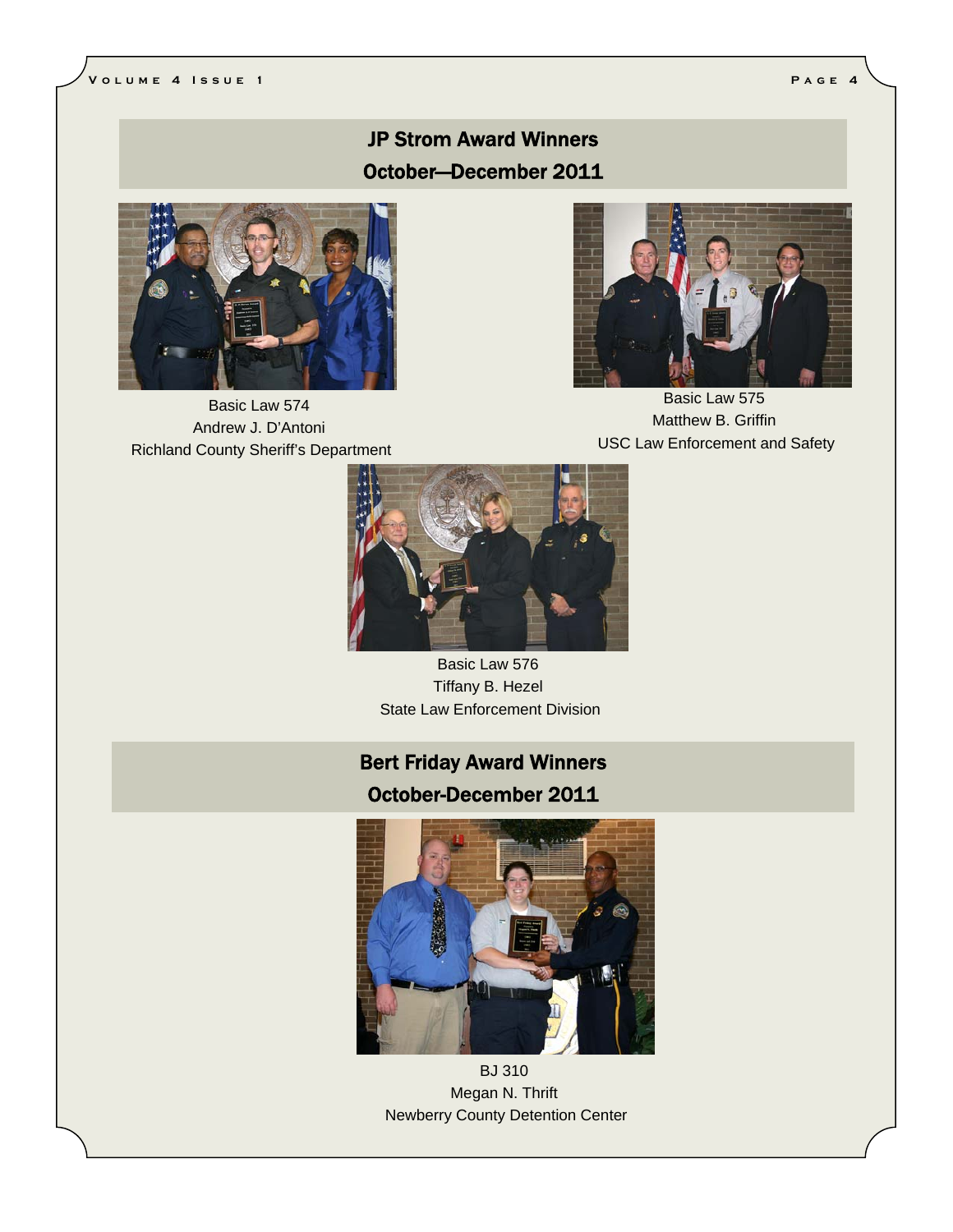## Basic Class Information

#### Basic Law Classes

- B578 October 24, 2011—January 27, 2012
- B579 November 14, 2011—February 17, 2012
- B580 December 12, 2011—March 9, 2012
- B581 January 9, 2012— March 30, 2012
- B582 January 30, 2012—April 20, 2012
- B583 February 20, 2012—May 11, 2012
- B584 March 12, 2012—June 1, 2012

#### Basic Jail Classes

| <b>BJ 311</b>                     | January 9-27, 2012         |  |
|-----------------------------------|----------------------------|--|
| <b>BJ312</b>                      | February 6-24, 2012        |  |
| <b>BJ313</b>                      | March 5-23, 2012           |  |
| <b>Basic TCO (formerly E-911)</b> |                            |  |
| <b>BTCO 163</b>                   | February 20– March 2, 2012 |  |
| <b>BTCO 164</b>                   | March 19-30, 2012          |  |
| <b>Limited Duty</b>               | February 6-16, 2012        |  |

## Advanced Class Information

## Chief's School April 24—26, 2012

This course is designed for those individuals who have recently been appointed to the position of chief of police, deputy chief, or appropriate designee. This course will focus on topics related to the Training Act, mandated requirements placed on the Criminal Justice Academy, and how components of the Academy are structured to comply with the Training Act and how they support agencies throughout the state. In addition to classroom discussion, participants will have the opportunity to network with other police chiefs in South Carolina.

#### Who Should Attend?

Newly appointed Chiefs of Police, Deputy Chiefs, or designees.

CLEE Credits: 24 CLEE Hours

To register please go to our website at www.sccja.sc.gov.